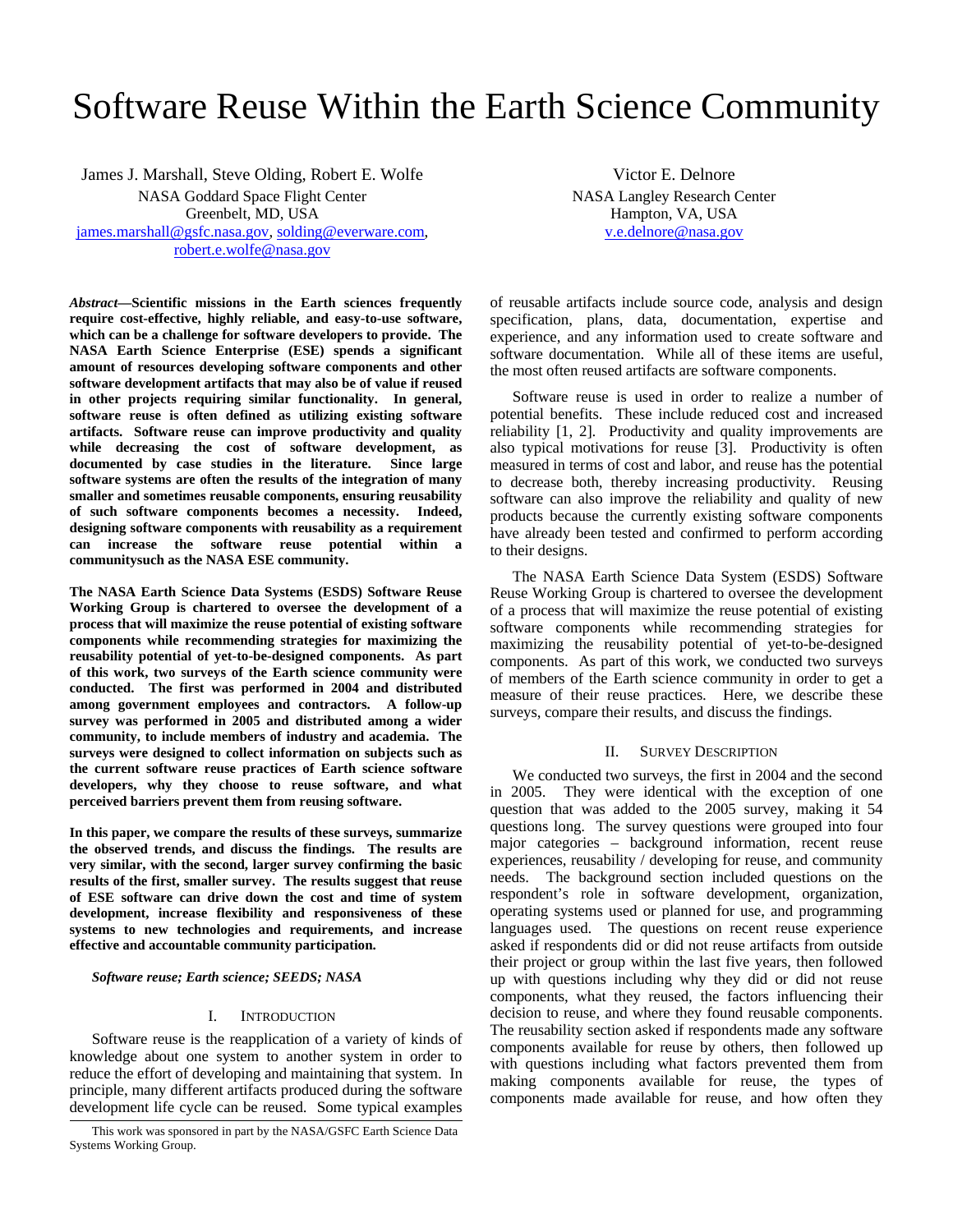believe the components are reused by others. The community needs section included questions on what factors would help increase the level of software reuse within the Earth science community, what artifacts they would reuse if made available, and allowed space for additional comments and questions.

The 2004 survey was sent to members of the Software Reuse Working Group and other government employees; 25 responses were received. Office of Management and Budget (OMB) approval was obtained for the survey on Jan. 4, 2005 (Approval Number 2700-0117), and the survey was distributed to a wider audience, including members of academia; 100 responses were received from about 3000 invitations to participate (approximately a 3.3% return rate).

#### III. SURVEY RESULTS

The results of the 2005 survey confirm the results of the 2004 survey. There were some shifts in the answers to some questions, but these were typically small. The general results are the same in both surveys, and the same conclusions can be drawn from either one. Therefore, we will focus our discussion on the 2005 survey which is more recent and received a larger number of responses. The majority of the questions in the survey asked the respondents to rate various answer choices on a 1-5 scale representing the importance or frequency of the choice, as appropriate for the question. The importance scale was typically: (1) not important at all, (2) not very important, (3) somewhat important, (4) important, and (5) very important. The frequency scale was typically: (1) never, (2) rarely, (3) sometimes, (4) often, and (5) very often. Weighted averages were calculated for each choice and used to rank them within each question. These are used as a measure of the overall, general opinion of the survey respondents.

# *A. Components Reused vs. Components Made Available*

One of the most interesting results of the survey regards the types of software and software development artifacts that respondents reused and how they developed the ones they made available for reuse by others. We asked six questions relating to this subject in order to determine if current practices may present a barrier to reuse. In particular, if respondents desire to use a certain type of component, but tend to develop and make available a different type of component, this would point towards a barrier that needs to be broken down in order to increase the systematic reuse of software components.

There were three questions related to reuse of existing software and software development artifacts and three related to developing software and artifacts for easier reuse by others. The first in each set simply asked if respondents had reused artifacts outside of their project/group or made artifacts available outside of their project/group within the last five years. The following two questions in each set were asked only of the people who answered "yes" to the first question, which was 79% of the respondents in the case of reusing existing software and 74% of the respondents in the case of making artifacts available for reuse. These questions regarded the frequency with which certain types of artifacts or software were reused or developed for reuse. One question asked about software development artifacts: algorithms and techniques,

designs and architectures, source code and scripts, executables and binaries, and other. The other question asked about types of software: complete systems or applications, subsystems or components, code libraries, code fragments, and other.

In terms of what was reused, there was a clear preference for the smaller-sized components. Algorithms, techniques, source code, and scripts were reused more often than designs, architectures, executables, and binaries. Code libraries and code fragments were reused more often than subsystems or components and complete systems or applications. A difference appeared in what was developed for reuse. For software development artifacts, the results similarly favored smaller-sized components (source code, scripts, algorithms, and techniques). However, for the types of software made available for reuse, larger-sized components were offered – subsystems or components and complete solutions or applications were more frequently made available than code fragments or code libraries.

These results point to a potential problem and thus a barrier to reuse. Complete solutions or applications and subsystems or components are being made available for reuse, but code libraries and code fragments are most desired for reuse purposes. The fact that there is a tendency to provide largersized components when smaller-sized ones are desired suggests that it will be difficult for software developers to find the types of software they want. If they are unable to find what they are looking for, they will not be able to reuse existing components, and may end up rewriting components when it is not necessary. Making smaller-sized components for reuse by others should encourage and increase the amount of reuse.

#### *B. Reasons for not Reusing orMaking Available Components*

We were also interested in knowing the reasons why people did not reuse existing software or make their software available for reuse by others. We asked four questions related to this topic in order to determine what barriers to reuse existed in the experience of our survey respondents. In order to increase the amount of reuse, it is important to know what factors are currently preventing people from practicing reuse.

Two questions are the same as ones described in the previous section – the ones asking if respondents did reuse artifacts or make artifacts available for reuse by others. The other two questions were asked of the people who answered "no" to those questions, which was 21% of the respondents in the case of not reusing software from outside of their project/group and 26% of the respondents in the case of not making artifacts available for reuse outside of their project/group. Ten choices were provided as possible reasons for not reusing existing artifacts. Eight choices were provided as possible reasons for not making artifacts available for reuse. Each question also offered an "other" option to account for reasons not listed explicitly. In addition, the same question about reasons for not making artifacts available was also asked of the 74% of the respondents that did make some artifacts available. This was to determine if the two groups of respondents faced similar barriers. One difference to note between the 2004 and 2005 surveys is that the question regarding reasons for not reusing existing software received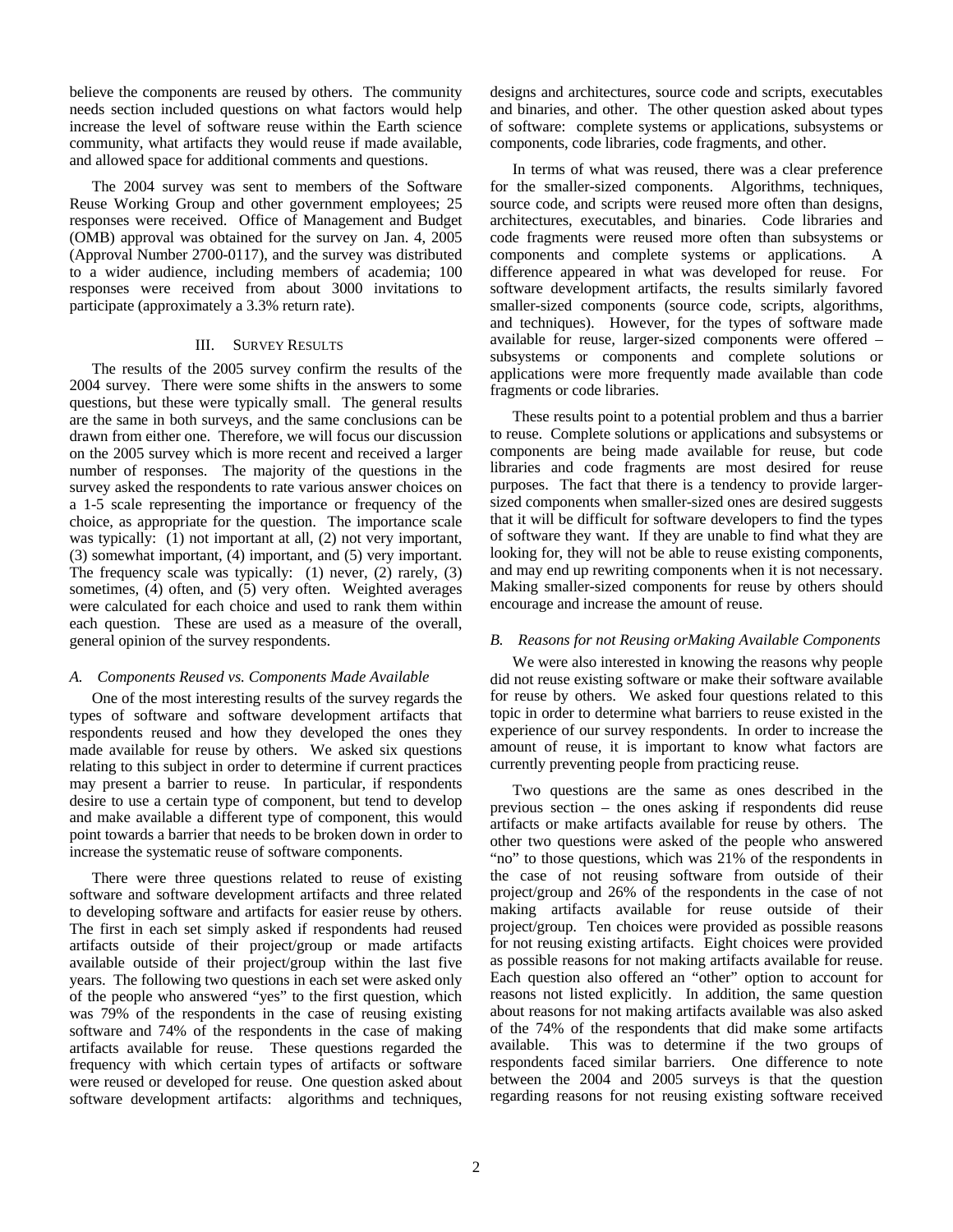significantly more responses in the 2005 survey; the results from the 2004 survey are too limited to provide any useful information.

The primary reasons respondents did not reuse software from outside their project/group were that they did not know where to look for reusable artifacts and they did not know suitable reusable artifacts existed at the time. The reasons respondents who did not make any software development artifacts available for reuse outside of their project/group tended to be more varied. The main reasons included not knowing if it would be useful, support and maintenance concerns, the cost of developing for reuse, no standard method for distribution, and not knowing how. Among the respondents who did make at least some artifacts available for reuse, the reasons for not making artifacts available were also varied, but were very similar. The main reasons here were support and maintenance concerns, the cost of developing for reuse, no standard method for distribution, limitations in the organization's software release policy, and not knowing if it will be useful.

These are important results because they indicate where additional work needs to be done in order to increase the level of reuse within the Earth science community. The main barrier to reusing existing artifacts is lack of knowledge about what suitable reusable artifacts exist and where to find them. Therefore, reusable artifacts need to be more readily available and more easily locatable. If software developers know where to look for artifacts and can easily find suitable artifacts, they will be more likely to reuse them. They can then help others reuse existing artifacts by passing on their knowledge about the location and availability of such products. In a separate question to respondents who did reuse artifacts, personal knowledge from past projects and word-of-mouth or networking were the primary ways of locating and acquiring software development artifacts. (Web searches were of average importance while serendipity and reuse catalogs or repositories were rated the lowest.) The larger variety of reasons provided for not making artifacts available for reuse by others makes it more difficult to determine how to break down the barriers here. However, it also points to a variety of areas where improvements can be made.

# *C. Modifying Artifacts and Licenses Used*

Another pair of questions asked only to the respondents who indicated that they had reused software development artifacts dealt with modifications to the artifacts and the licenses under which the artifacts were reused. The first question asked about the frequency with which (a) artifacts were modified and (b) the frequency with which those changes were communicated back to the original developer(s) of the artifact. The second question asked respondents to indicate the frequency with which the following licensing methods or agreements were used: open source, shareware or public domain, formal license agreement with the developer, semiformal license agreement with the developer, no formal license agreement.

The results showed that artifacts were modified with moderate/average frequency (coded as "sometimes" on the

scale used in the survey). However, the changes were communicated back to the developers with a somewhat lower frequency. In terms of licensing methods, open source software was clearly preferred over the other options. Use of shareware or public domain also rated somewhat above average frequency. All of the licensing options (formal, semiformal, none) rated below average frequency.

The average frequency for modification of artifacts suggests that there is a relatively equal mix of artifacts that can be reused as-is, without modification, and ones that require some degree of modification to meet the requirements of a new environment. We did not ask about the amount of modification done though, so we do not have a measure of whether it is typically high or low. The preference for open source software is expected given the open nature of these licenses, which typically allow free redistribution of the software, provide access to source code, and allow modifications and derived works [4]. An interesting point was that formal license, semiformal license, and no formal license all rated below average frequency. Theoretically, these should cover the range of possibilities in a mutually exclusive way; e.g., if you are not using a formal license or a semi-formal license, you must be using no formal license. Thus we expected to see one of these choices rate above average, one near average, and one below average. Since this is not the case, perhaps respondents did not view these three options in the same way as we did when creating them.

# *D. Factors to Increase Reuse*

The final section of the survey included a few questions for all respondents. One of these was how important different specified factors would be in helping increase the level of reuse within the Earth science community. Clearly, this is an important piece of information to as it provides more explicit information on where work can be done to increase reuse.

Six factors were provided, plus one "other" choice to account for any not listed. The top three factors were having an Earth science catalog/repository for reusable artifacts, use of open source licensing, and education and guidance on reuse. The three lower ranking factors were a standardized support policy for reused software, changes to NASA external release policy, and a standardized license agreement for the Earth science community. As with other questions, the optional "other" choice was rated by fewer people and ranked the lowest (was considered the least important).

These results provide direction for future work, and are consistent with the opinions of the respondents as expressed in the answers to other questions. The primary reasons the answers to other questions. respondents did not reuse artifacts were that they did not know where to look and they did not know that suitable reusable artifacts existed at the time. Having a catalog/repository dedicated to Earth science software would eliminate these problems. It would give them a place to look for reusable artifacts while also increasing their knowledge about the existence of currently available reusable artifacts. Also, although the use of reuse catalogs and repositories was rated the least important method of locating reusable artifacts, it was rated the most important method of increasing the level of